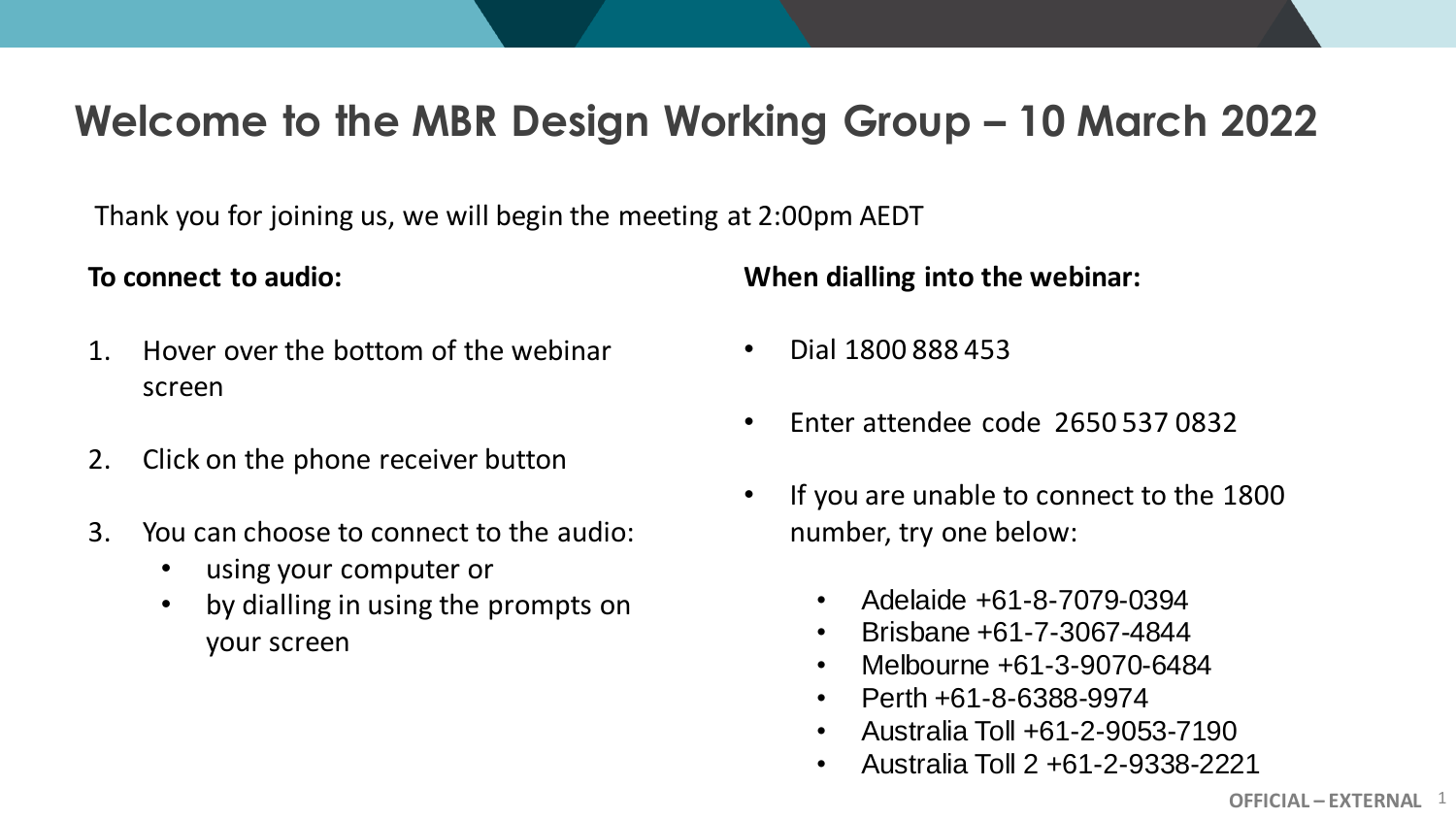# **MBR Design Working Group**

Thursday 10 March 2022



**Australian Government Australian Taxation Office**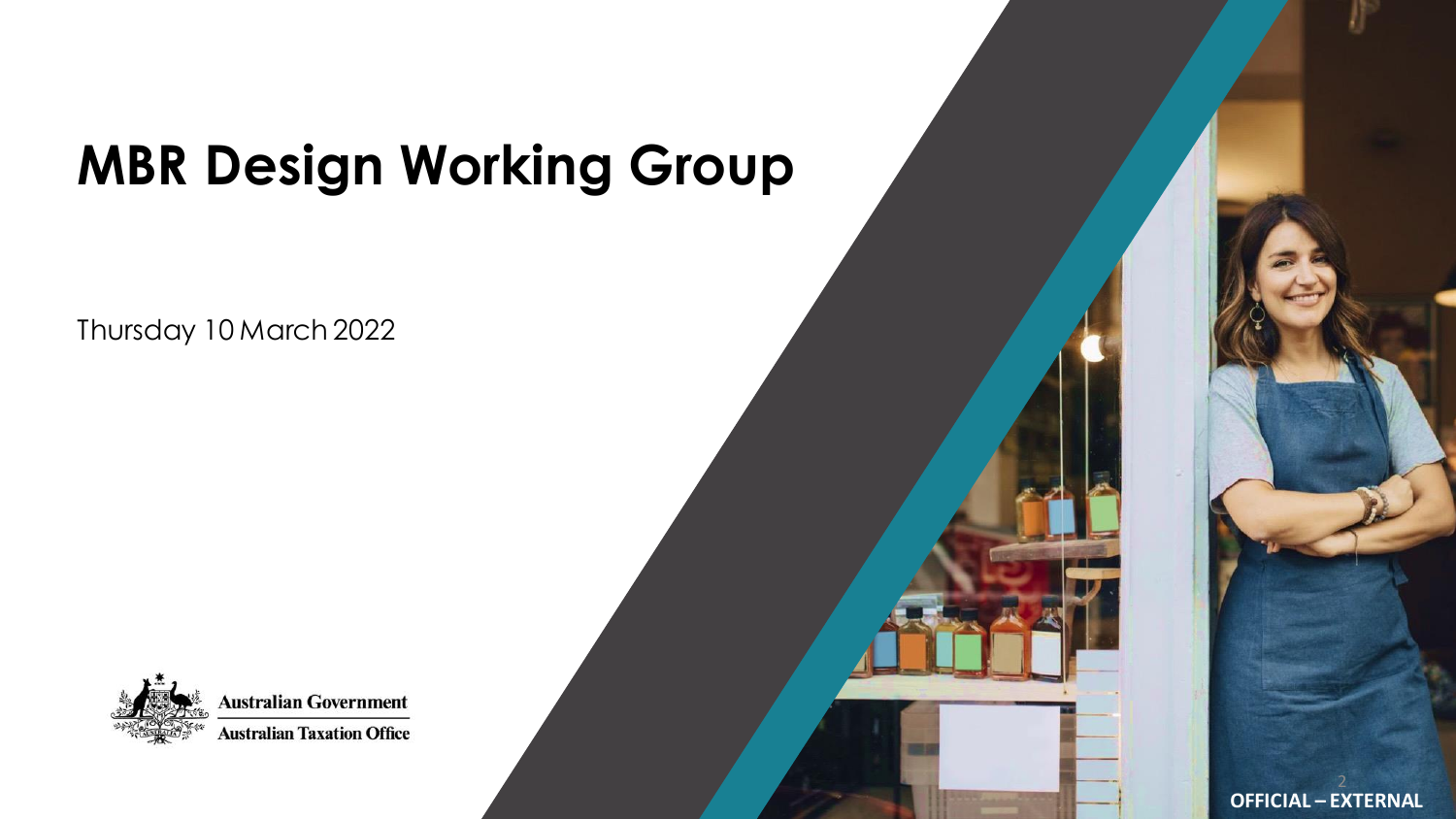### Open action items

| <b>Action item Status</b> |      | / Who                        | <b>Action</b>                                                                                                                          |
|---------------------------|------|------------------------------|----------------------------------------------------------------------------------------------------------------------------------------|
| <b>DWG-34</b>             | Open |                              | MBR Program Provide the DWG members with a long-term program roadmap.                                                                  |
| <b>DWG-37</b>             | Open | <b>DWG</b><br><b>Members</b> | Members were invited to nominate any additional high priority services that they see as a gap<br>and should be made available via API. |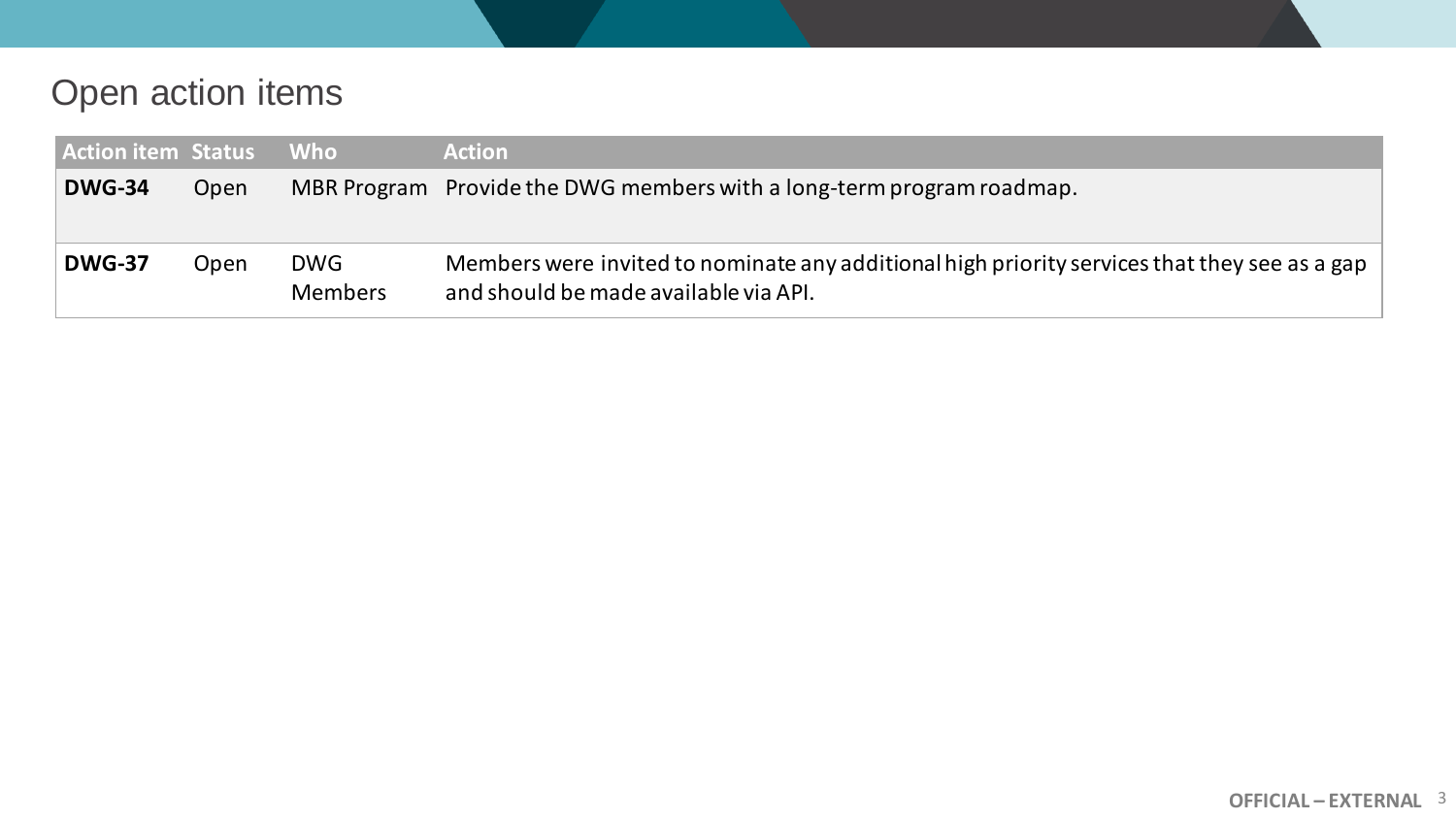## **Group introduction and expectations**

Natalie Ross – Assistant Commissioner, ABRS Pipeline & Design



**Australian Government Australian Taxation Office**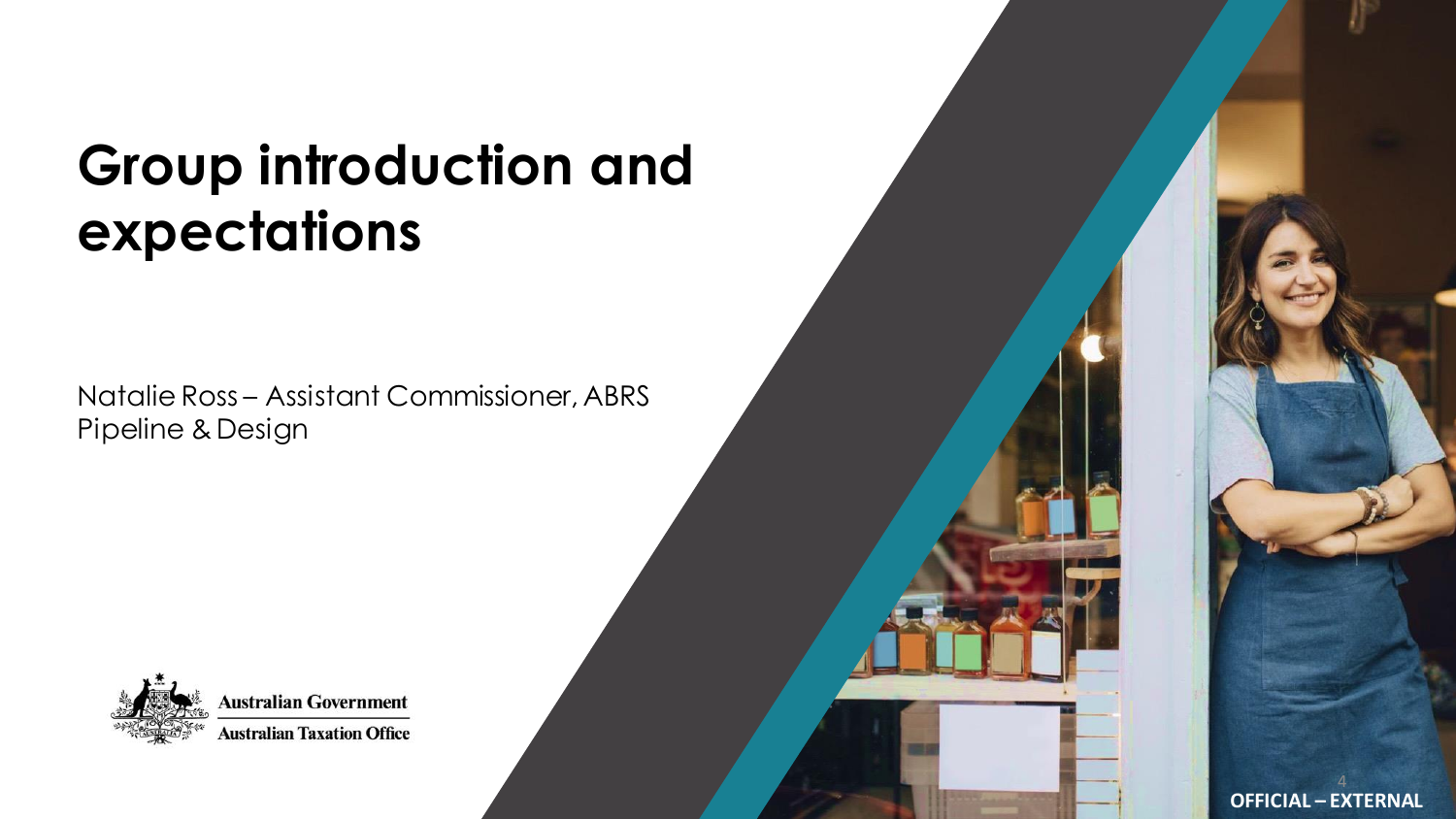# **Moments that matter**

Karen Redhead – Assistant Commissioner, ABRS Strategic Program Design Danielle Breckon – ABRS Strategic Program Design



**Australian Government Australian Taxation Office**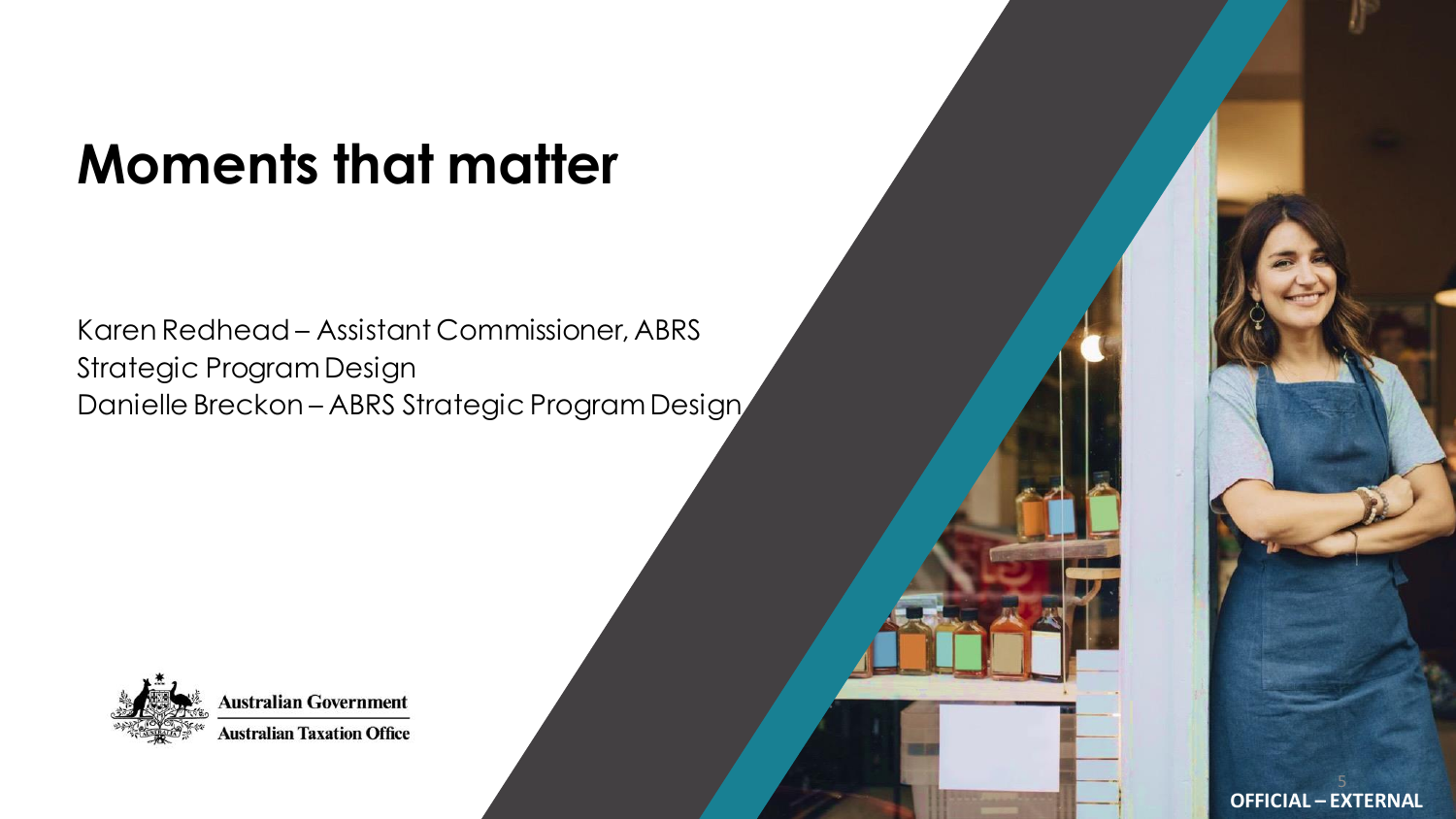### **There are 6 Modernisation Strategies**

| MODERNISATION STRATEGY                                                                                                                                                                       | <b>MODERNISATION STRATEGY</b>                                                                                                                                                                                                         | <b>MODERNISATION STRATEGY</b>                                                                                                                                     | <b>MODERNISATION STRATEGY</b>                                                                                                                                                                | MODERNISATION STRATEGY                                                                                                                                    | <b>MODERNISATION STRATEGY</b>                                                                                                                        |  |
|----------------------------------------------------------------------------------------------------------------------------------------------------------------------------------------------|---------------------------------------------------------------------------------------------------------------------------------------------------------------------------------------------------------------------------------------|-------------------------------------------------------------------------------------------------------------------------------------------------------------------|----------------------------------------------------------------------------------------------------------------------------------------------------------------------------------------------|-----------------------------------------------------------------------------------------------------------------------------------------------------------|------------------------------------------------------------------------------------------------------------------------------------------------------|--|
| @<br>One account<br>and identity                                                                                                                                                             | a P<br>One smooth and<br>seamless integrated<br>$\mathbb{S}^{\mathbb{S}^*}$<br>register experience                                                                                                                                    | Proactive, helpful and $\odot$<br>relevant information O<br>$\circ$ $\equiv$<br>and reminders                                                                     | $\mathbf{Q}_{\setminus}$<br><b>Always connected</b><br>$\odot$<br>to the right support<br>$\circledcirc$                                                                                     | ∩<br><b>Trusted and protected</b><br>$\mathbf{r}$<br>data & ser vices                                                                                     | <b>Unlocked social</b><br>and economic value                                                                                                         |  |
| <b>Client experience</b><br>$\checkmark$ We know who you are                                                                                                                                 | <b>Client experience</b><br>$\checkmark$ One place to access<br>all your registry                                                                                                                                                     | <b>Client experience</b><br>$\checkmark$ Be informed and take<br>action                                                                                           | <b>Client experience</b><br>$\checkmark$ Get it right up front                                                                                                                               | <b>Client experience</b><br>$\checkmark$ Protecting your<br>privacy                                                                                       | <b>Client experience</b><br>$\checkmark$ Accurate and<br>complete                                                                                    |  |
| $\checkmark$ Tell us once, update<br>across the register                                                                                                                                     | service information<br>$\checkmark$ Services stay in<br>channel<br>$\checkmark$ Easy to use 'self help'<br>services                                                                                                                   | $\checkmark$ Easy to understand<br>next steps                                                                                                                     | $\checkmark$ Agent and<br>intermediary<br>enablement                                                                                                                                         |                                                                                                                                                           | registry information<br>Digital by default<br>$\checkmark$                                                                                           |  |
| <b>Pain points addressed</b>                                                                                                                                                                 | <b>Pain points addressed</b>                                                                                                                                                                                                          | <b>Pain points addressed</b>                                                                                                                                      | <b>Pain points addressed</b>                                                                                                                                                                 | <b>Pain points addressed</b>                                                                                                                              | <b>Pain points addressed</b>                                                                                                                         |  |
| • Multiple systems lead to<br>duplicated authentication and<br>disparate personal information<br>Lack of traceability provides<br>opportunities for unscrupulous<br>and fraudulent behaviour | • Multiple registers managed by<br>different government agencies<br>require multiple lodgements<br>• Lack of a joined up view of an<br>individual's company register<br>relationships<br>Convoluted processes for<br>updating records | • Mistakes are often not<br>identified until it's too late<br>Reduced paper<br>correspondence<br>Lack of guidance and feedback<br>on meeting registry obligations | • Multiple information sources<br>overwhelm and often conflict<br>Multiple agencies to call to<br>update ACN/ABN company<br>registration information<br>Fragmented processes for<br>services | • Privacy and use of personal<br>data is unclear and difficult to<br>understand<br>• Lack of control over<br>permissions for access and<br>correspondence | Lack of data integrity and trust<br>from multiple registers across<br>multiple agencies<br>Multiple forms and complexity<br>from the registry system |  |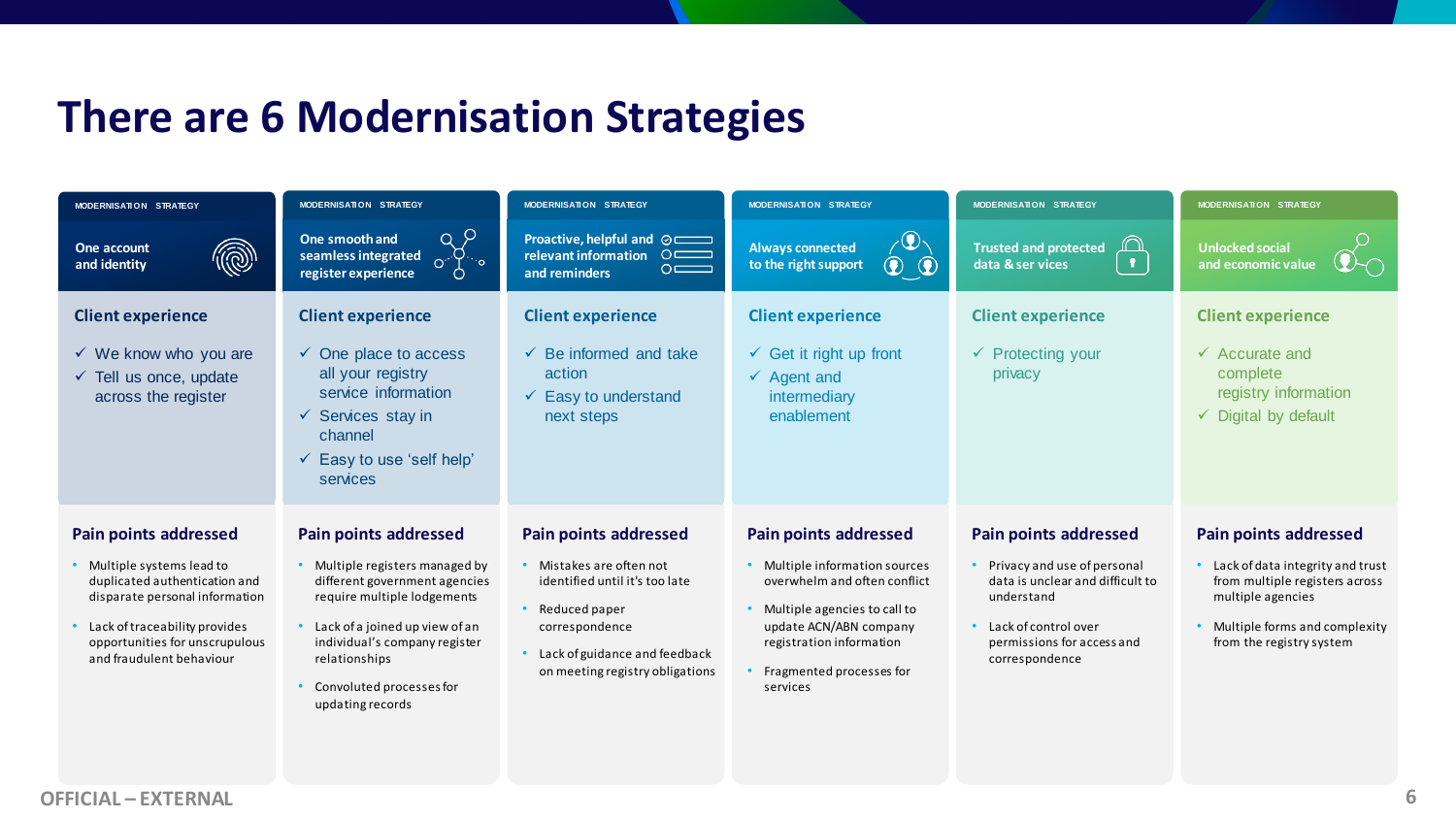### **Modernisation strategies mapped to program objectives**

|                              |                                                                                                                                                                                                                         | <b>TRANSFORMATION STRATEGY</b><br><b>TRANSFORMATION STRATEGY</b> |                                                                                         | <b>TRANSFORMATION STRATEGY</b><br><b>TRANSFORMATION STRATEGY</b> |                                                                                          | <b>TRANSFORMATION STRATEGY</b><br><b>TRANSFORMATION STRATEGY</b>    |                                                        |
|------------------------------|-------------------------------------------------------------------------------------------------------------------------------------------------------------------------------------------------------------------------|------------------------------------------------------------------|-----------------------------------------------------------------------------------------|------------------------------------------------------------------|------------------------------------------------------------------------------------------|---------------------------------------------------------------------|--------------------------------------------------------|
| <b>Government objectives</b> |                                                                                                                                                                                                                         | <br>One account<br>and identity                                  | One smooth and<br>$\frac{1}{\sqrt[3]{2}}$<br>seamless integrated<br>register experience | and reminders                                                    | $\chi$ (2)<br>Always connected<br>to the right support $\quad \circledR \quad \circledR$ | <b>Trusted and</b><br>$\bigoplus$<br>protected data and<br>services | Unlocked social<br>and economic value $\bigcircled{D}$ |
|                              | Increase reliability and trust in registry services                                                                                                                                                                     |                                                                  |                                                                                         | $\overline{\mathcal{S}}$                                         | <b>V</b>                                                                                 | $\overline{\mathsf{v}}$                                             |                                                        |
| $\overline{2}$               | Improve service delivery to reduce complexity for<br>business                                                                                                                                                           |                                                                  | $\overline{\mathbf{v}}$                                                                 | $\overline{\mathcal{S}}$                                         |                                                                                          | $\bullet$                                                           |                                                        |
| $\overline{\mathbf{3}}$      | Increase data availability to facilitate greater use and<br>innovation                                                                                                                                                  |                                                                  | $\overline{\mathcal{S}}$                                                                |                                                                  |                                                                                          | $\overline{\mathbf{C}}$                                             |                                                        |
| $\overline{4}$               | Deliver benefits to government by reducing the long<br>term cost of business registry services and provide<br>greater flexibility to respond to policy issues such as the<br>Black Economy and illegal phoenix activity |                                                                  | $\overline{\mathcal{S}}$                                                                |                                                                  |                                                                                          | $\overline{\mathcal{L}}$                                            |                                                        |
| $5\phantom{1}$               | Builds trust and confidence in the Government's digital<br>and data transformation initiatives                                                                                                                          | $\bullet$                                                        | $\overline{\mathcal{C}}$                                                                | $\bullet$                                                        | $\boldsymbol{\sigma}$                                                                    | $\overline{\mathcal{L}}$                                            | (V                                                     |
| 6 <sup>1</sup>               | Fosters economic activity and mitigates e conomic losses<br>for businesses by minimising instances of fraud and<br>business misconduct                                                                                  | $\overline{\mathcal{S}}$                                         | <b>V</b>                                                                                | $\bullet$                                                        |                                                                                          | $\overline{\mathbf{C}}$                                             |                                                        |
|                              |                                                                                                                                                                                                                         |                                                                  |                                                                                         |                                                                  |                                                                                          |                                                                     |                                                        |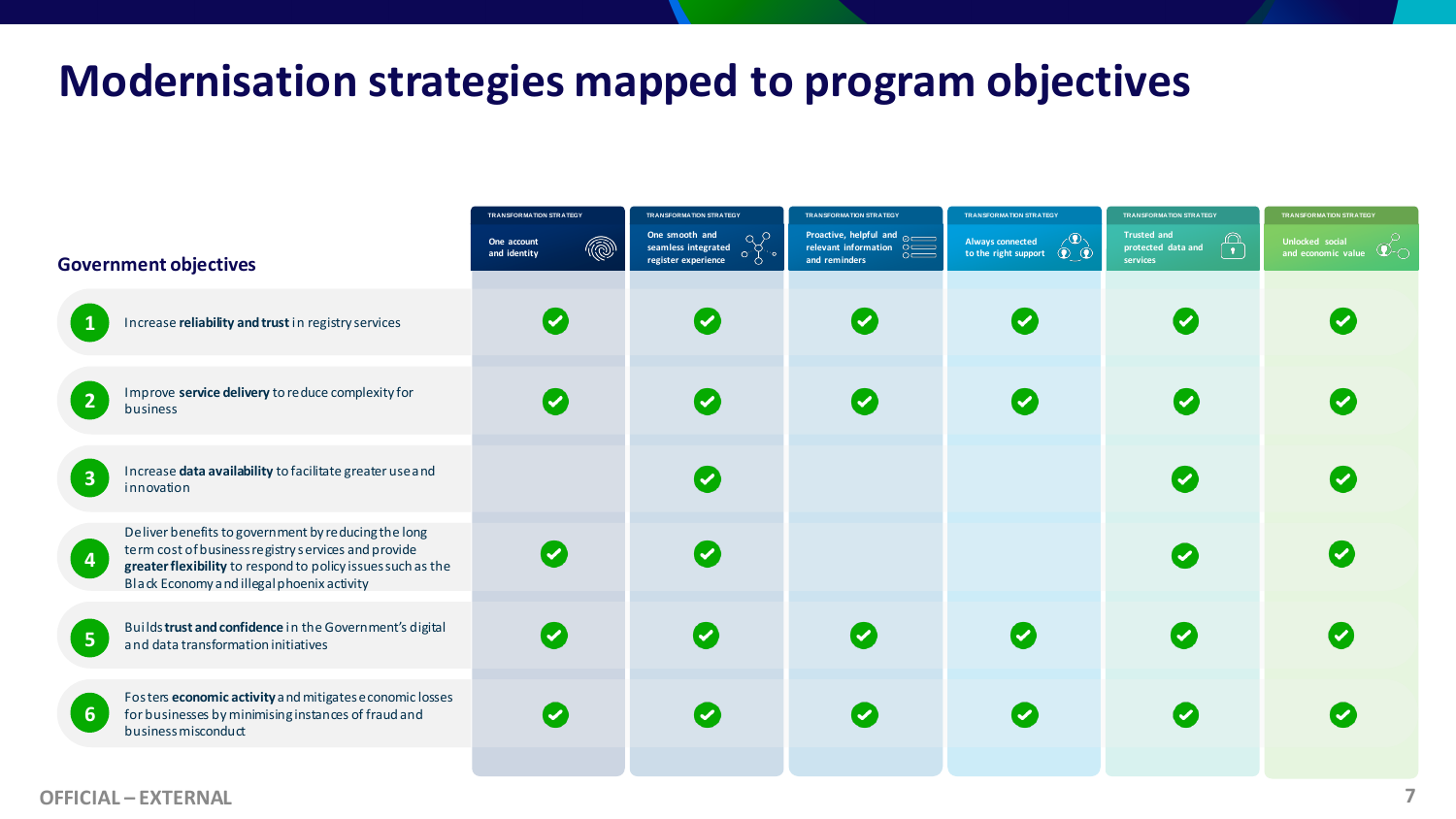## **The role of Intermediaries in modernisation**

Registered agents, DSP and third party intermediaries are **key registry users who help ABRS clients meet their registry obligations.** They provide expert and knowledgeable advice and services and act on behalf of clients, including providing value-added products and services.

Intermediaries are recognised as a valuable enablers – this group supports voluntary compliance and is critical to MBR's success in delivering on program outcomes.

It is assumed that all services listed across the moments that matter framework can be performed by agents and other intermediaries on behalf of their clients, unless specified otherwise.



**Approx. 75%** of Australian companies are represented by registered agents. This is the equivalent of **2.1 million companies**

*Data source: 1. RFI #74 – FY19–20 data 2. Registers on a page overview – FY19–20*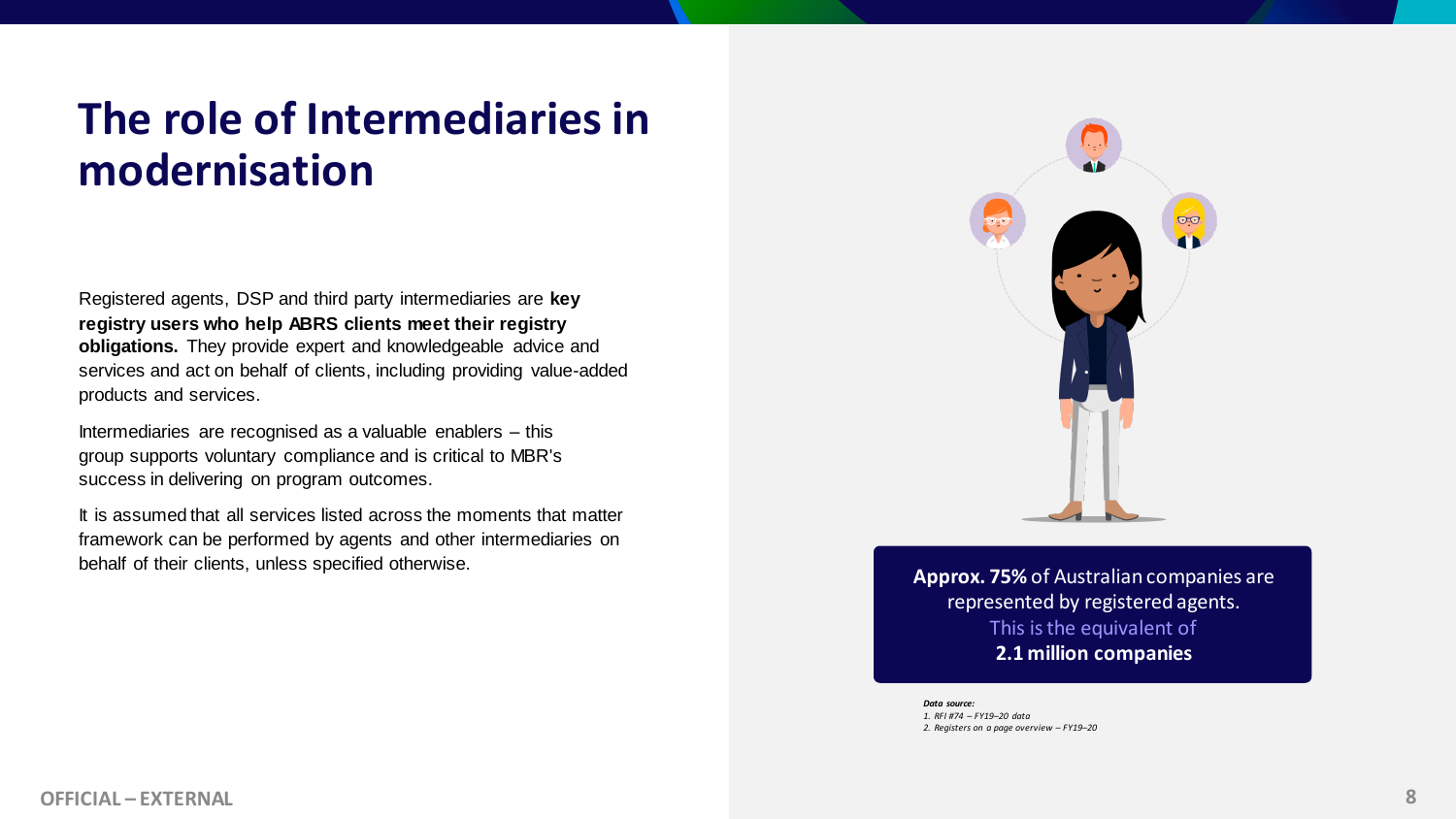## **How do we define a moment that matters?**

**How do we identify those critical moments that will make a real difference in delivering on government outcomes?**

The program teams draw on program analysis from user research discovery, 2PBC commitments, stakeholder feedback and other inputs to identify those moments that matter based on one or more of the following criteria:

#### **Moments that matter – selection criteria:**



Are there transformational opportunities which can uplift existing services through new technology?

## **How do we define modernisation?**

Services across MBR will experience varying levels of modernisation across the program. Defining each level of modernisation across a modernisation scale will allow us to understand the level of change, effort required and target future experience for each service.

### **Modernisation scale:**



Note: A moment that matters can apply to services across each scale of modernisation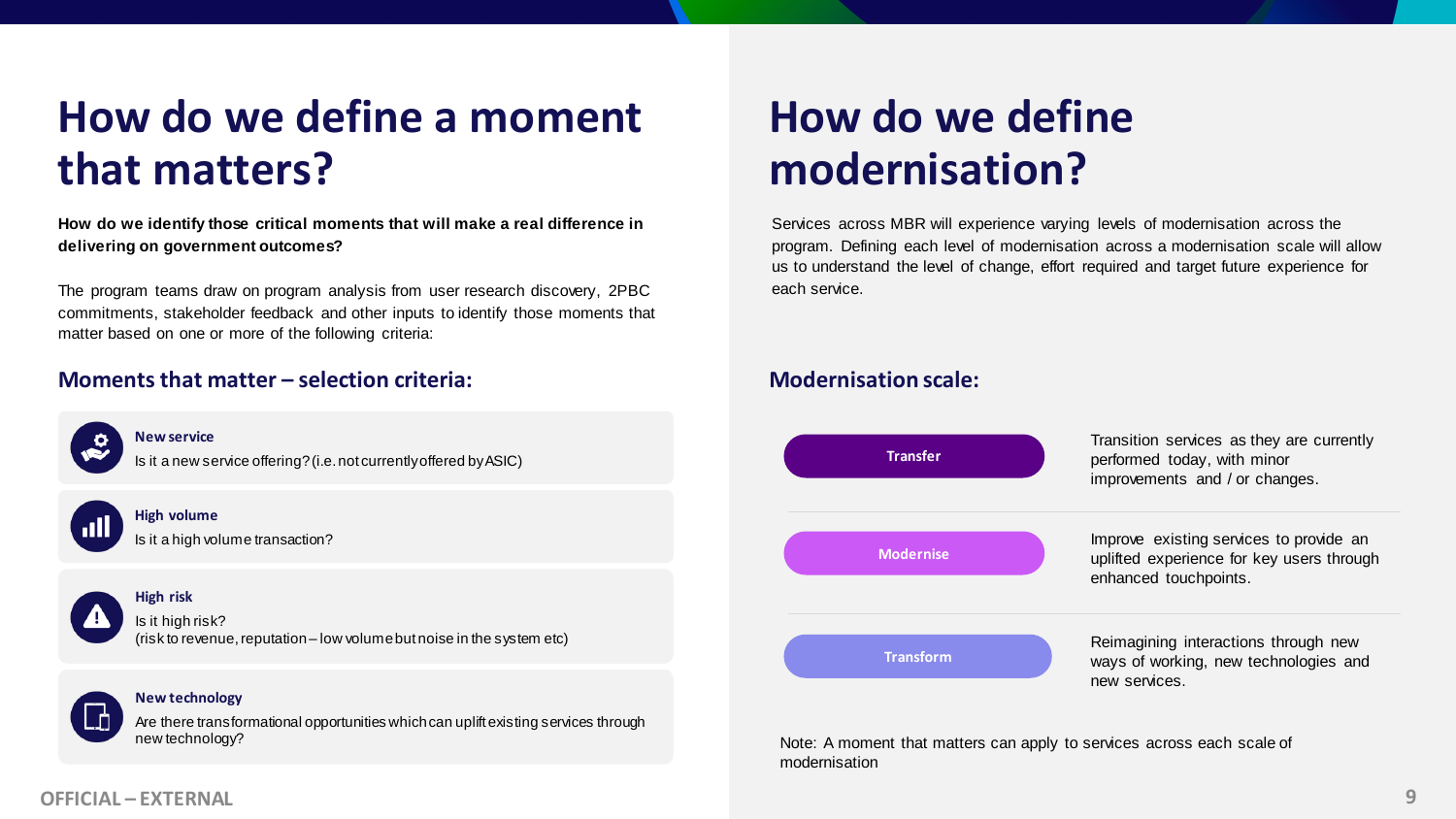## **Modernisation across '***Moments that Matter'*

Moments that matter have been identified through early community discovery activities and includes services which will achieve varying scales of transformation. Some services will be modernised through uplifted experiences while other interactions will be completely transformed and reimagined.

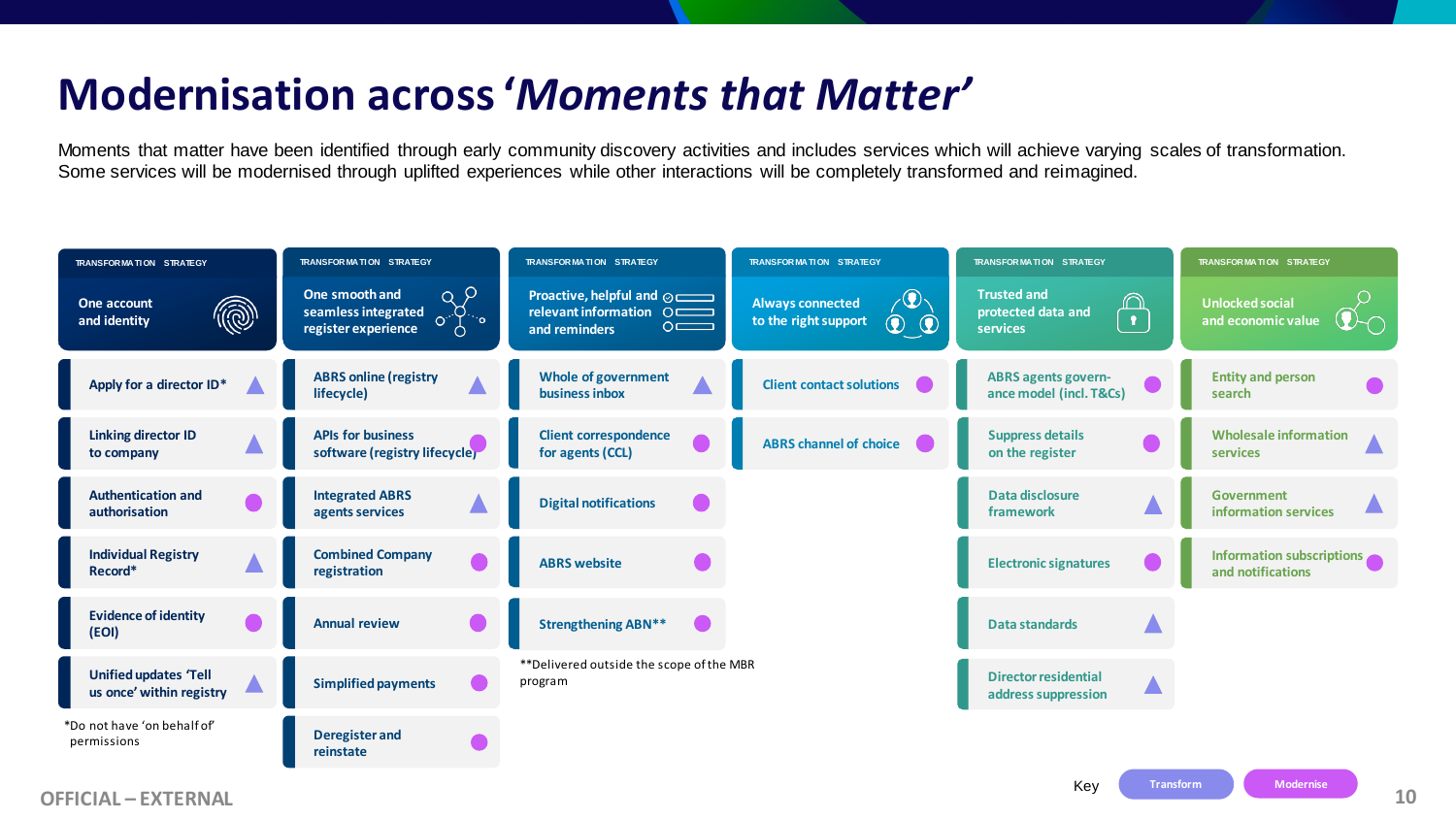# **API roadmap**

Alistair Kemp – Assistant Commissioner, ARBS Delivery and Integration



**Australian Government Australian Taxation Office**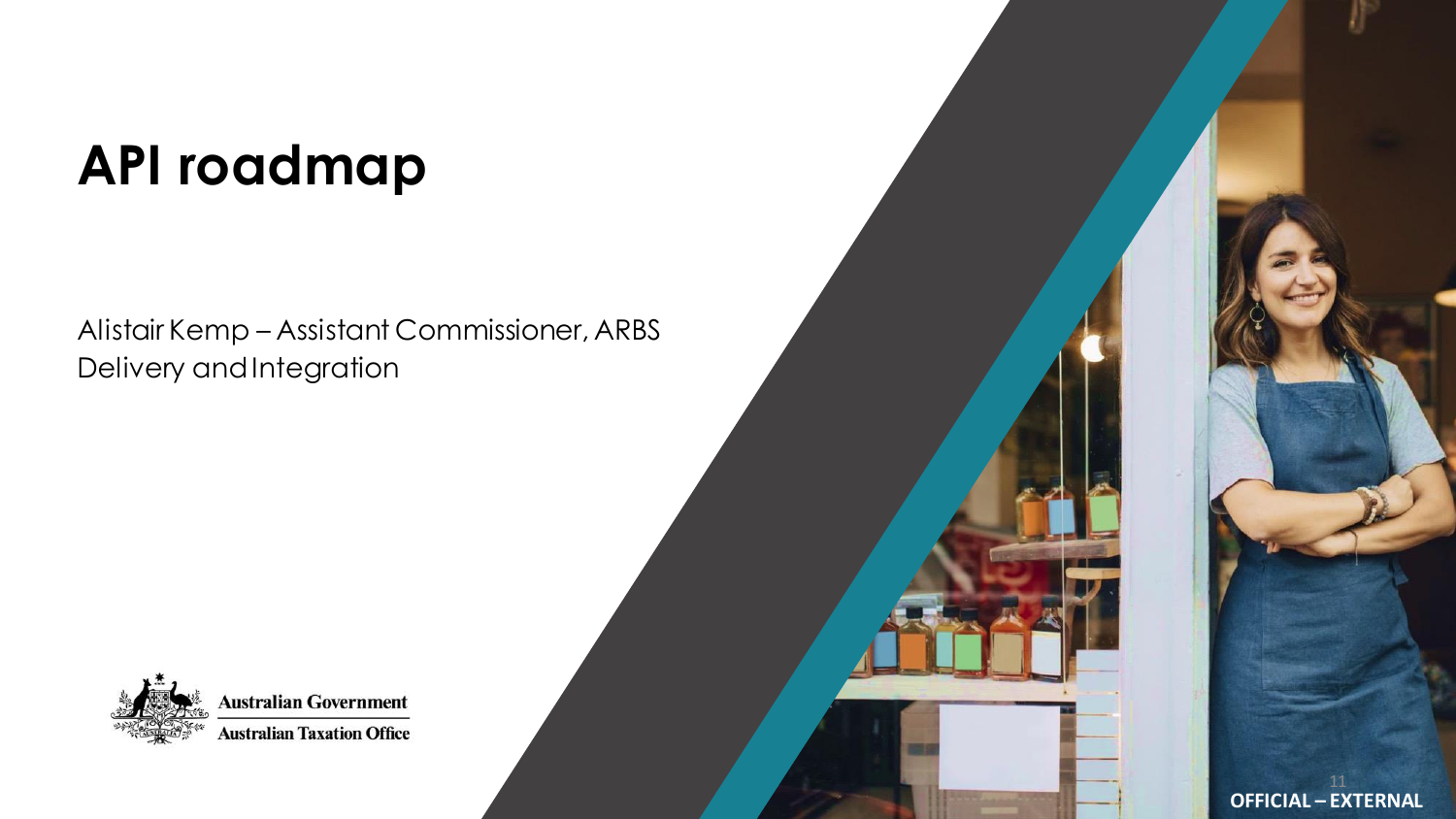# EST Delivery Roadmap – High level

Current IT focus is transitioning from architecture & design phases to internal build enablement phases and co-design of APIs.

#### Company delivery schedule extract for DSP related build items



- $\checkmark$  3.2.3 Currently working through finalising API scoping. ~50\* APIs to be run through API processes.
- $\checkmark$  Functional order of API delivery and testing is:
	- ✓ Apply
	- **Register**
	- **Search**
	- View
	- **Maintain**

### 4.4.1 DSG API Spec & ATO Development – more information

Each API will go through spec and development phase as illustrated to the right, key engagement with DSPs during co-design. PI31 aims to start with a smaller volume to get feedback for later iterations. First co-design sessions intended for April and continue into May to support PI31.

Indicative process per "API Spec & Development

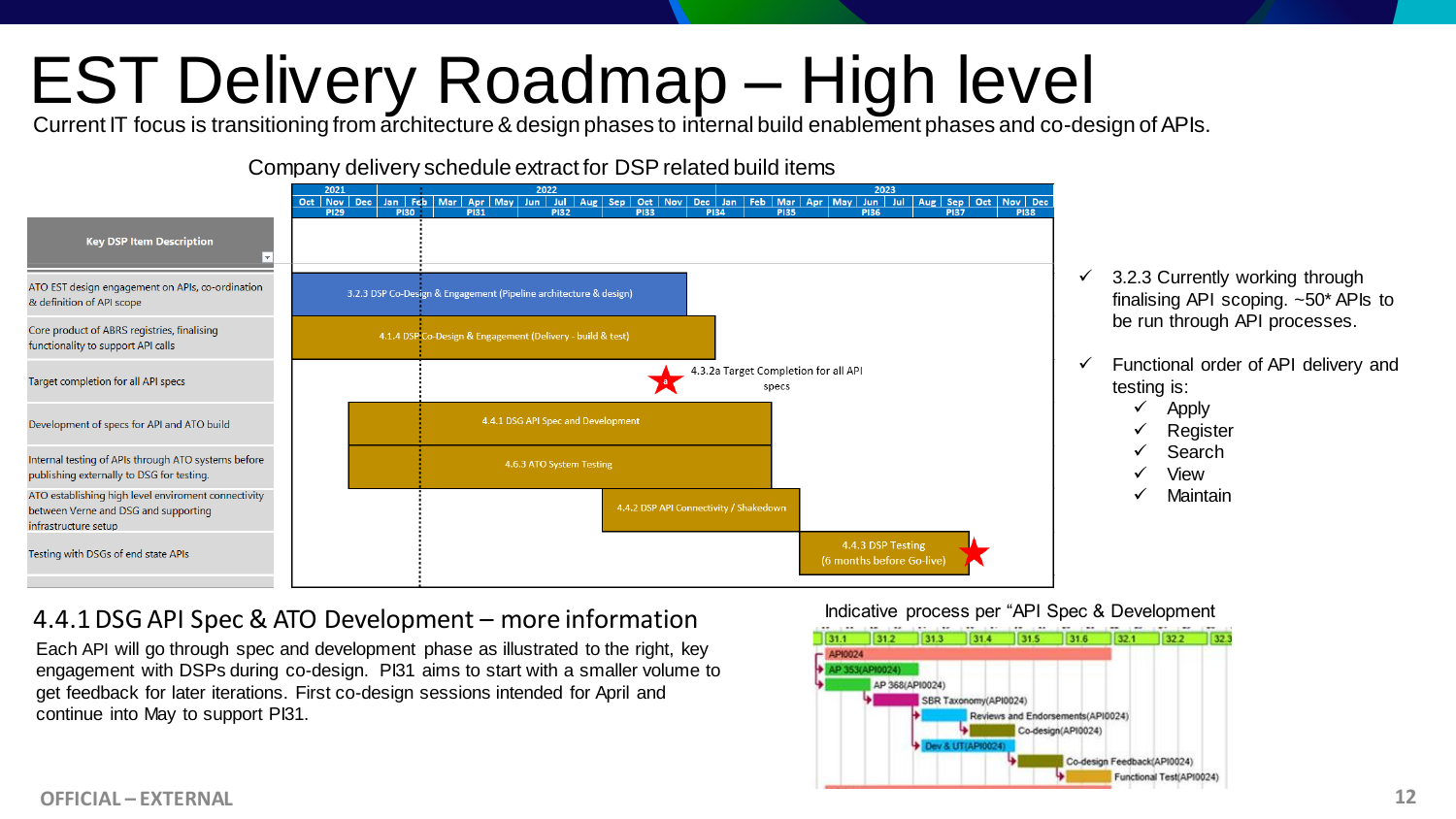## **DWG Consultation Plan development**

Eleanor Beer – Intermediaries Experience



**Australian Government Australian Taxation Office**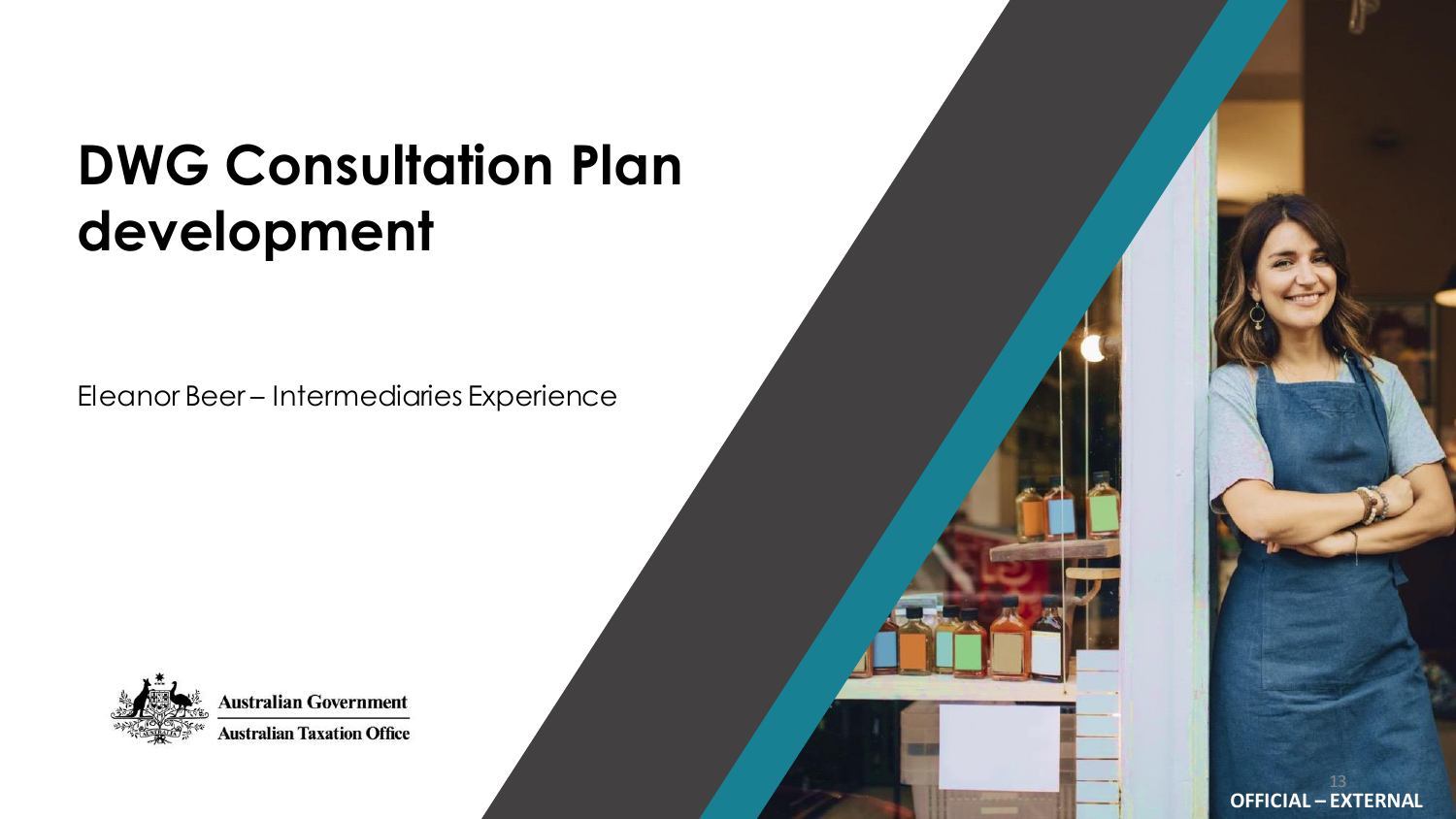### Community Co-design: Enhancing the client experience

| <b>PROGRESS TO DATE</b>                                  | <b>NEXT STEPS</b>                                                                                                                                                                                                                                                                                                |                                                                                                                                                                                                                                                                                                         |                                                                                                                                                                                                                                                                                                                                                                                                                         |  |
|----------------------------------------------------------|------------------------------------------------------------------------------------------------------------------------------------------------------------------------------------------------------------------------------------------------------------------------------------------------------------------|---------------------------------------------------------------------------------------------------------------------------------------------------------------------------------------------------------------------------------------------------------------------------------------------------------|-------------------------------------------------------------------------------------------------------------------------------------------------------------------------------------------------------------------------------------------------------------------------------------------------------------------------------------------------------------------------------------------------------------------------|--|
|                                                          | <b>Communicate &amp; share</b>                                                                                                                                                                                                                                                                                   |                                                                                                                                                                                                                                                                                                         | <b>Dedicated information sessions</b>                                                                                                                                                                                                                                                                                                                                                                                   |  |
| Surveys were sent out to members<br>of the BAG           | Whole of government<br>We heard that a program roadmap would help people to<br>understand the connection between the MBR program and<br>government initiatives.                                                                                                                                                  | Program scope:<br>Provide an update on program scope, including:<br>Authorisation and access for intermediaries<br>$\bullet$<br>Inbox and notifications<br>$\bullet$<br>• The scope of 'Tell us once'                                                                                                   | Wholesale experience:<br>We heard that minimal outages and downtime would ensure business<br>can be reliably conducted, and that the platform should be scalable,<br>allowing a large volume of searches. Software Development Kits for<br>APIs should be available to developers.                                                                                                                                      |  |
| 8 Themes identified<br>(detailed responses in appendix)  | Action: Share program roadmap (including related BAU<br>initiatives)<br>Wholesale and intermediary experience                                                                                                                                                                                                    | Search experience:<br>We heard that search services should be user friendly.<br>Action: Provide an ABRS Online demo of search functionality.                                                                                                                                                            | Action: Run a webinar covering attributes of the Digital Services<br>Gateway.                                                                                                                                                                                                                                                                                                                                           |  |
| Search experience                                        | We heard that people want to see the API schedule so they can<br>plan ahead and understand what services will be available                                                                                                                                                                                       | Design for Intermediaries:<br>We heard that services should be streamlined and designed so that                                                                                                                                                                                                         | Focus areas for community co-design                                                                                                                                                                                                                                                                                                                                                                                     |  |
| Strengthen ABN system                                    | through software (and when).<br>Actions:<br>Share updated ABRS API roadmap; and                                                                                                                                                                                                                                  | intermediaries can act on behalf of directors and entities.<br>Action: provide information on services (retail and wholesale),                                                                                                                                                                          | Design for intermediaries:<br>We heard that it is important we recognise the role intermediaries play;<br>and through improving their experience we improve the experience of<br>their clients. There should be governance arrangements in place to<br>support regulation.<br>Workshop on the agent model, including:<br>Agent registration & re-registration<br>Self appointment of companies<br>ABRS agent governance |  |
| Design for intermediaries                                | Share demo videos, support documentation and resources<br>through the onboarding process                                                                                                                                                                                                                         | including:<br>• How access to client correspondence will work for agents<br>Authorisation and access for intermediaries<br>Managing authorised contacts<br>$\bullet$                                                                                                                                    |                                                                                                                                                                                                                                                                                                                                                                                                                         |  |
| Contemporary services                                    | Search experience:<br>We heard that Director ID should be a public number and<br>verifiable via search.                                                                                                                                                                                                          | Updating a company record<br>Improve data integrity:                                                                                                                                                                                                                                                    |                                                                                                                                                                                                                                                                                                                                                                                                                         |  |
| Improve data integrity                                   | Action: Update on Director ID public disclosure & search<br>We heard that search fees should be removed or reduced.<br>Action: Update on Treasury Fees Review.                                                                                                                                                   | We heard that the migration of data from ASIC provides an opportunity<br>to confirm, update and cleanse director and company data.<br>Action: Provide an update on what is planned for data migration, the                                                                                              | Search experience:<br>We heard that the register needs to balance public information with                                                                                                                                                                                                                                                                                                                               |  |
| Wholesale experience                                     |                                                                                                                                                                                                                                                                                                                  | data quality program of work and other data integrity initiatives (e.g.<br>re-use of SBR taxonomy).                                                                                                                                                                                                     | appropriate privacy considerations.<br>Data disclosure consultation sessions: Tiered model                                                                                                                                                                                                                                                                                                                              |  |
| Whole of government                                      | Contemporary services:<br>We heard that digital signatures should be enabled.<br>Action: Share progress and timing for implementation of digital                                                                                                                                                                 | Registry experience and improve data integrity:<br>We heard that it would be useful to see more tangible examples of the<br>future registry experience.                                                                                                                                                 | Search experience:<br>We heard that search services should enable people to view connected<br>entities.                                                                                                                                                                                                                                                                                                                 |  |
| Single, secure point of access (one                      | signatures.                                                                                                                                                                                                                                                                                                      | We heard that ongoing checks of ABRS data to identify issues and                                                                                                                                                                                                                                        | Co-Design sprints: Viewing connections between entities                                                                                                                                                                                                                                                                                                                                                                 |  |
| stop shop)<br>An out of session BAG was held<br>04/11/21 | Strengthen ABN system:<br>We heard that there are ABN's in the system for businesses who<br>may no longer be active.<br>Action: Provide an update on annual review initiative for ABN<br>holders.                                                                                                                | proactive engagement to correct errors should be part of the program.<br>Action: Provide an ABRS Online demo on functionality, including<br>features to prevent data errors at point of entry (e.g. external<br>address checking service, and business rules for address).                              | Wholesale experience:<br>We heard that bulk data retrieval should be enabled for company<br>updates.<br>DWG forward agenda item: wholesale publish / subscribe (pub/sub)<br>service.                                                                                                                                                                                                                                    |  |
|                                                          | We heard that ANZSIC codes should be visible and that the use of<br>multiple ANZSIC codes would benefit the community through a<br>more accurate reflection of business activity.<br>Action: Update on ANZSIC code initiatives.<br>The ANZSIC code expansion is expected to be rolled out mid-<br>December 2021. | Wholesale experience:<br>We heard that DSPs and Information Brokers would like support<br>available outside standard business hours.<br>Action: Run a Digital Partnership Office information session<br>covering: current support model, communication channels, and<br>Operational Security Framework. | Wholesale experience:<br>We heard that DSP's want enhanced functionality in APIs (e.g. more<br>detailed and flexible access to information).<br>DWG forward agenda item: features of the DSP development portal<br>and opportunities for detailed feedback/input on specific APIs.                                                                                                                                      |  |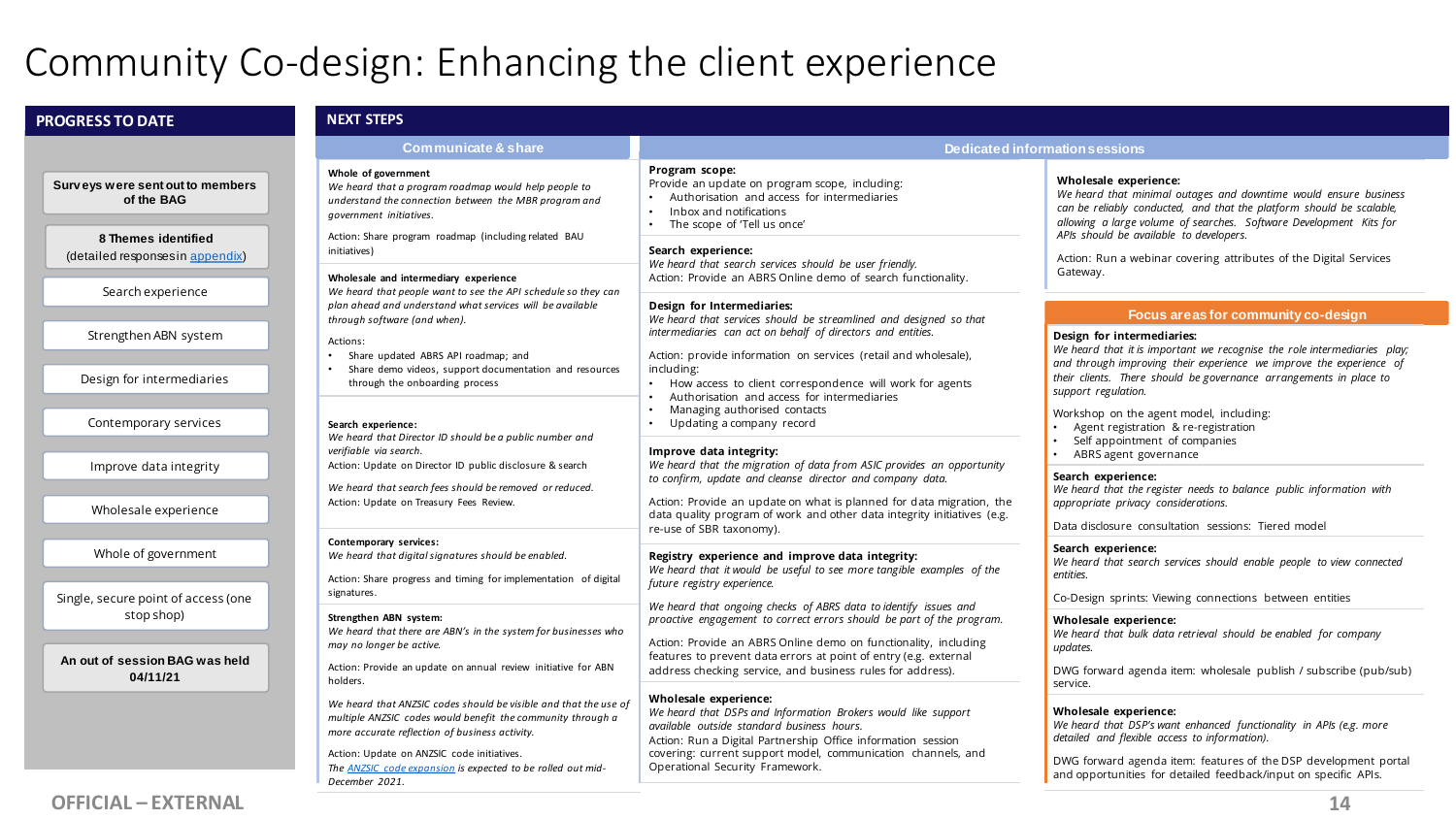## What we heard so far

DSPs and Information Brokers would like support available outside standard business hours.

**Action**: run an information session covering: current support model, communication channels, and Operational Security Framework

Minimal outages and downtime would ensure business can be reliably conducted, and that the platform should be scalable, allowing a large volume of searches. Software Development Kits for APIs should be available to developers.

Bulk data retrieval should be enabled for company updates.

DSP's want enhanced functionality in APIs (e.g. more detailed and flexible access to information).

**Action:** run a webinar covering attributes of the Digital Services Gateway and consult on the service strategy and system availability.

**availability**

**Service Strategy**

**DWG forward agenda item (April):** providing real time API access to data, opportunities for feedback/input on APIs.



**DWG forward agenda item:**  contemporary JSON based APIs, accessed through DSP portal. Opportunities for feedback/input on specific APIs.

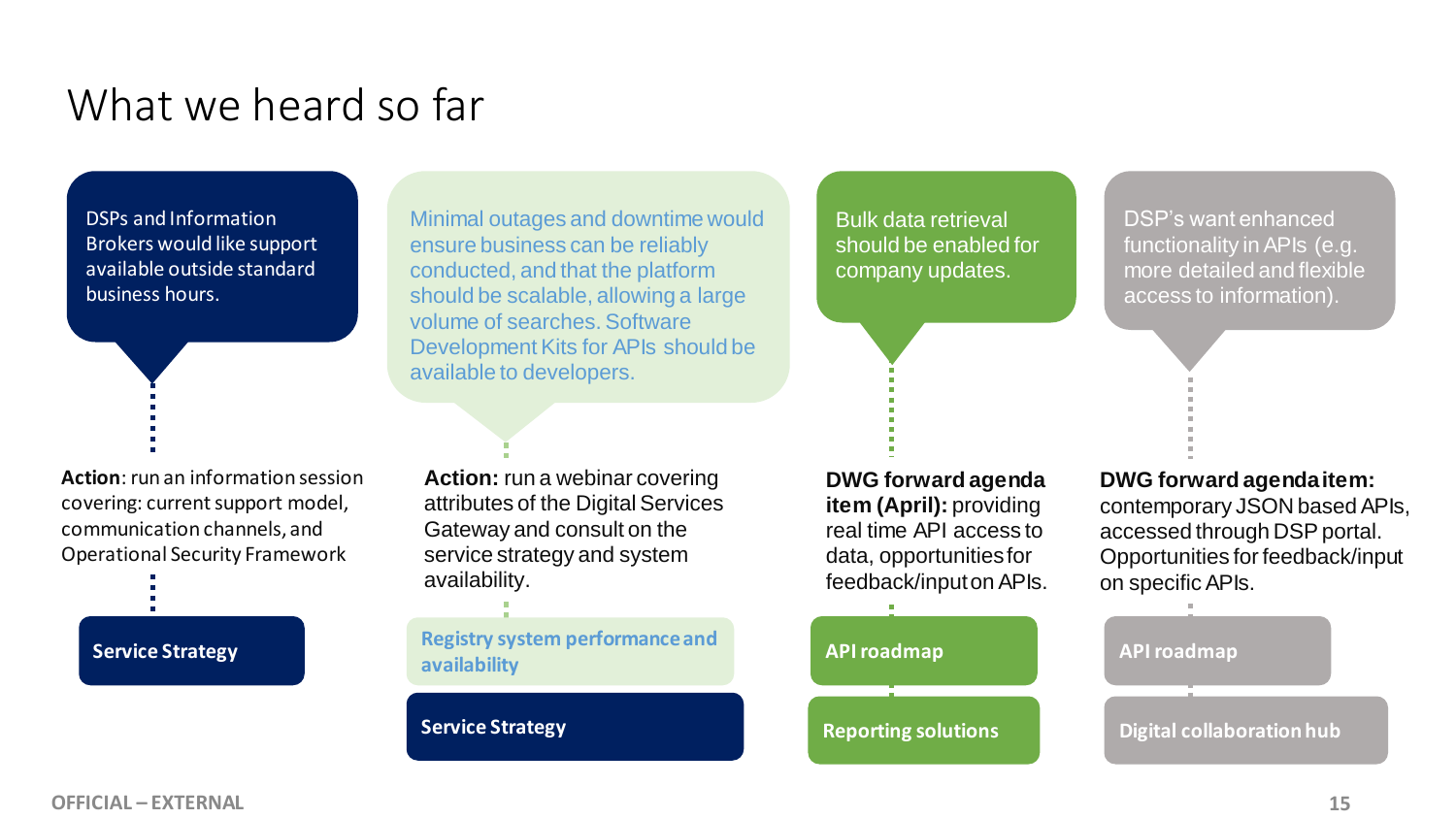## Draft consultation timeline

### **2022**

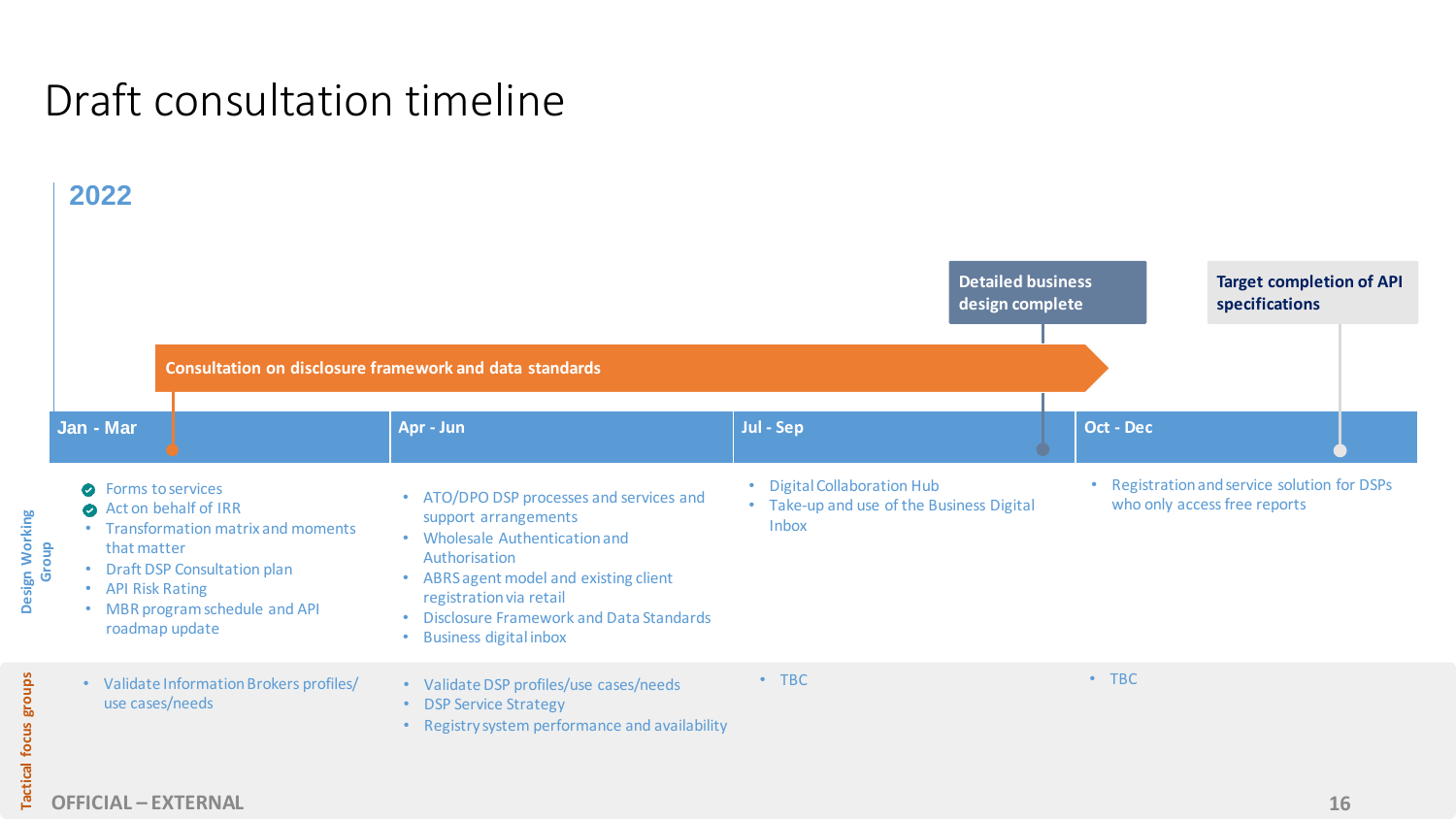# **API Risk Ratings**

Kylie Johnston – Director, Digital Partnership Office



**Australian Government Australian Taxation Office**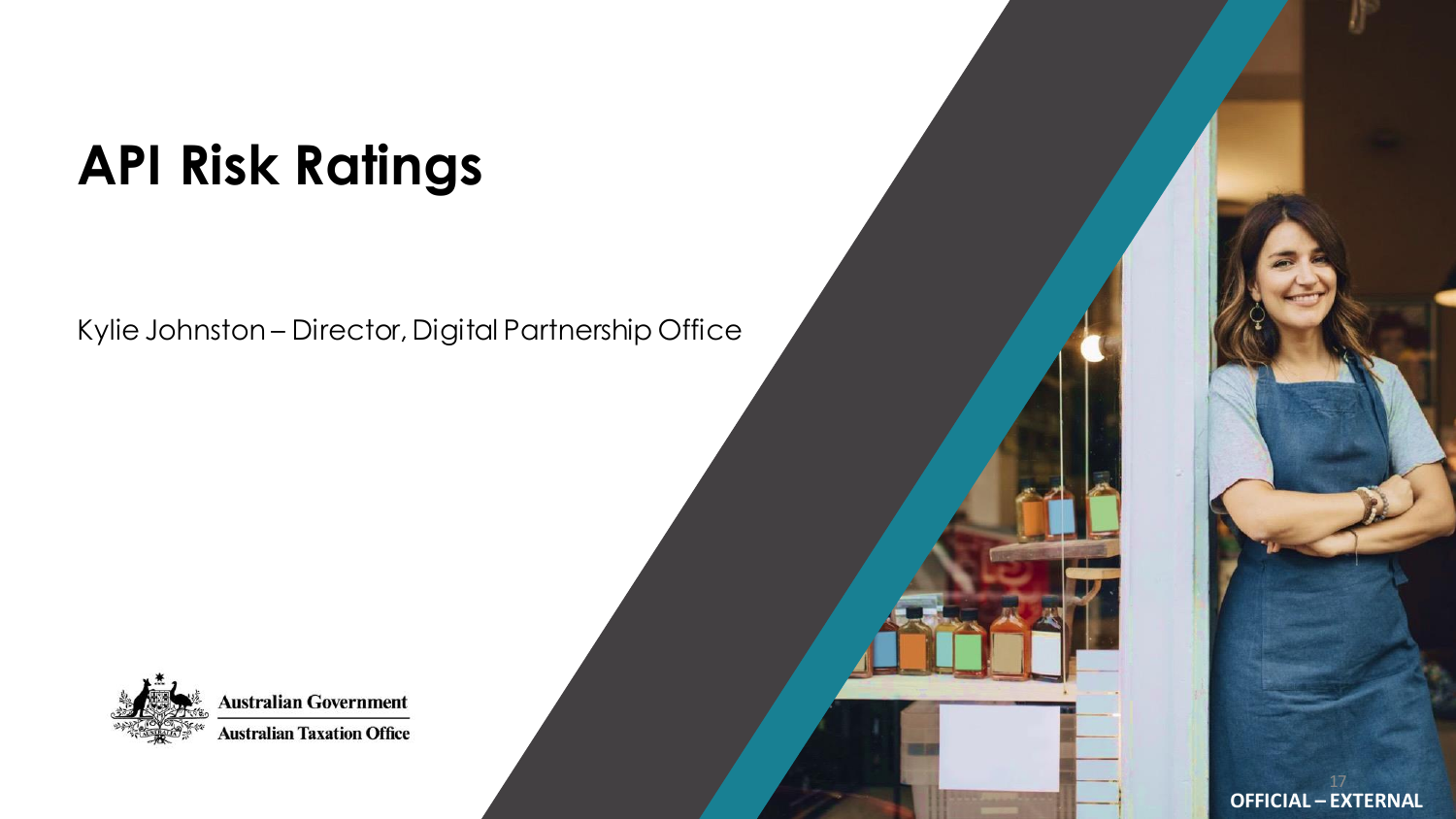### **API Risk Rating** - Overview



The characteristics of a service, combined with the potential business risk, can be used to define the overall risk associated with ATO Application Programming Interfaces (APIs) being made externally available to Digital Service Providers. This is based on the risk of data exposure to the wrong person, it does not take into consideration data exposed to the right person through appropriate authentication and authorisation.

The **characteristics** are identified by the following three considerations:



The **type of data** contained in the API and the level of public or protected exposure of the data:

- **Public -** considered to be readily available in the public domain without any privacy or legislative barriers e.g. ABR/ABRS public data
- **Business or Organisation information** including officeholders/associates, which is **made available through the disclosure framework**^ (Include link when available)
- **Personal, Sensitive, Protected or Private\* -** considered to be 'information about an identified individual or entity' which could be used to identify 'who the client is' or used for 'proof of record ownership . (PORO)' e.g. - TFN, address, FIA, contacts, non public/protected information from the ABR/ABRS.
- **Registration -** considered to be creating or updating the tax, super or registry profile of the client e.g. applying for a TFN, ACN, ABN, adding or updating a PAYG, GST or Excise registration.
- **Account -** considered to be any financial or non financial data about the tax and/or super profile of the client e.g. reportable income, deductions, payments, offsets etc.

The type of data contained in the **response or outcome.** For example the response contains:

- only data that is **public or made public through the disclosure framework**  (Business or organisational information) e.g. successful transmission for an ABN
- **non interactive message validation**  without confirming client data
- **interactive message validation**  confirming client data
- tax, super or ABR/ABRS **registration** data
- tax, super or ABR/ABRS**account** data
- **personal, sensitive, protected or private**  data that **WAS** provided in the request or submission
- **personal, sensitive, protected or private**  data that **WAS NOT** provided in the request or submission



The **resulting action** of the request or submission in the ATO client register, ATO systems or ABR/ABRS. For example:

- Information is only **attached or captured** on the client record e.g. submit a pay event
- Information is **lodged for processing or updated** on the client record e.g. add contact, update address, lodge a return
- Information from the client record is **provided or returned** to the user
- A transaction results in or could result in a **refund, transfer of money (or approval of a transfer)**

The **business risk** can be identified by considering where the action may directly or indirectly lead to fraudulent activity. The result could be used for:

#### **Information gain:**



- Identity theft  $-e.g.$  obtaining personal or sensitive information to steal or sell an identity
- Personal gain e.g. obtaining personal or sensitive information to gain power or knowledge of another person.
- Commercial advantage e.g. obtaining business information to gain power or knowledge of a competitor

#### **Financial gain:**

- Directly obtaining refund e.g. updating FIA to obtain a refund
- Indirect obtaining refund e.g. adding a tax registration that could lead to a lodgement with a refund

 $\bullet$ 

#### **Destructive behaviour:**



- Individual hack e.g. a malicious actor creates incorrect records on a client account to cause harm or nuisance
- System hack e.g. malicious attempt to crash a service or system (denial of service attack)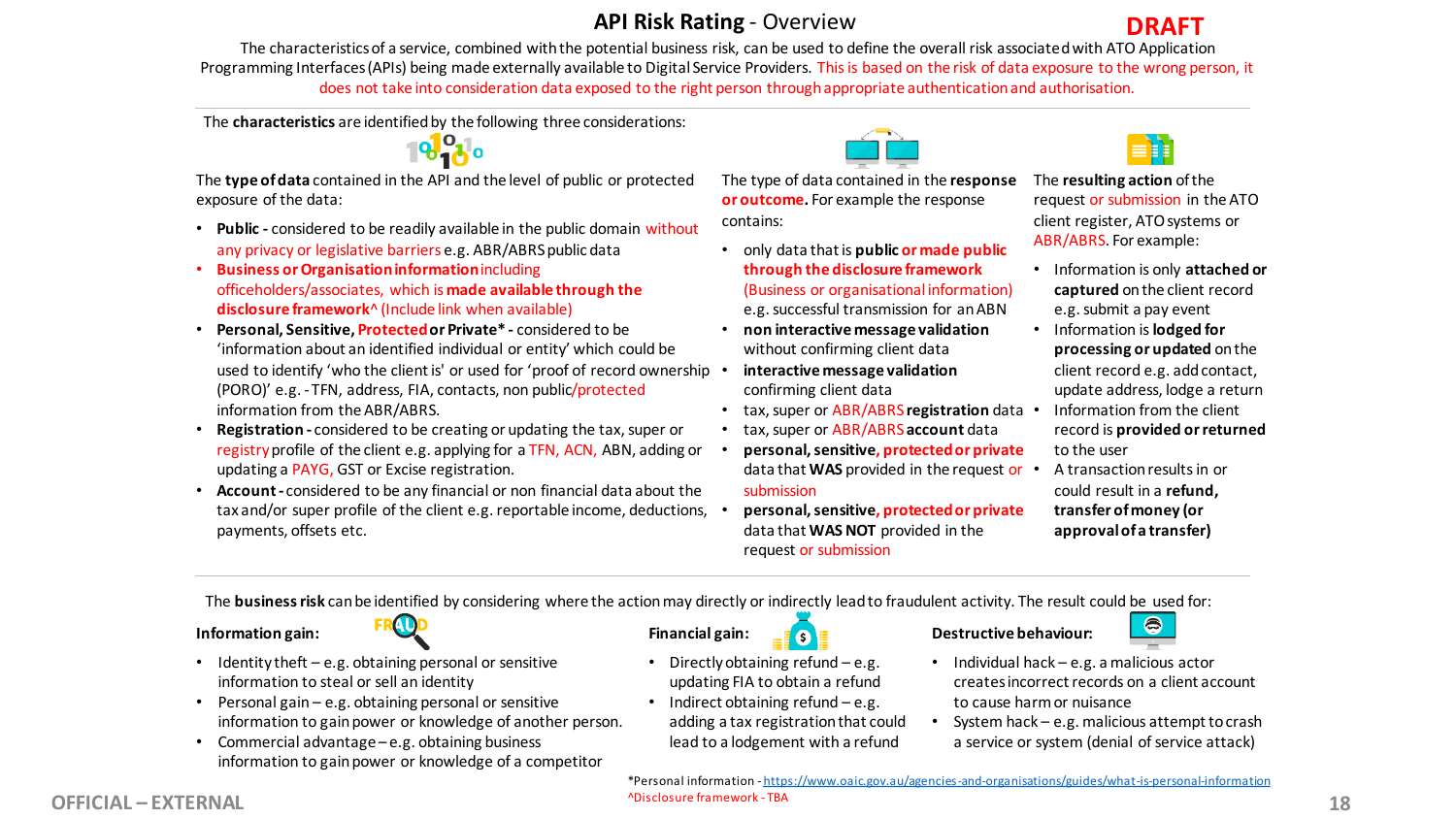#### **API Risk Rating** - Characteristics of a service based on risk level **DRAFT**

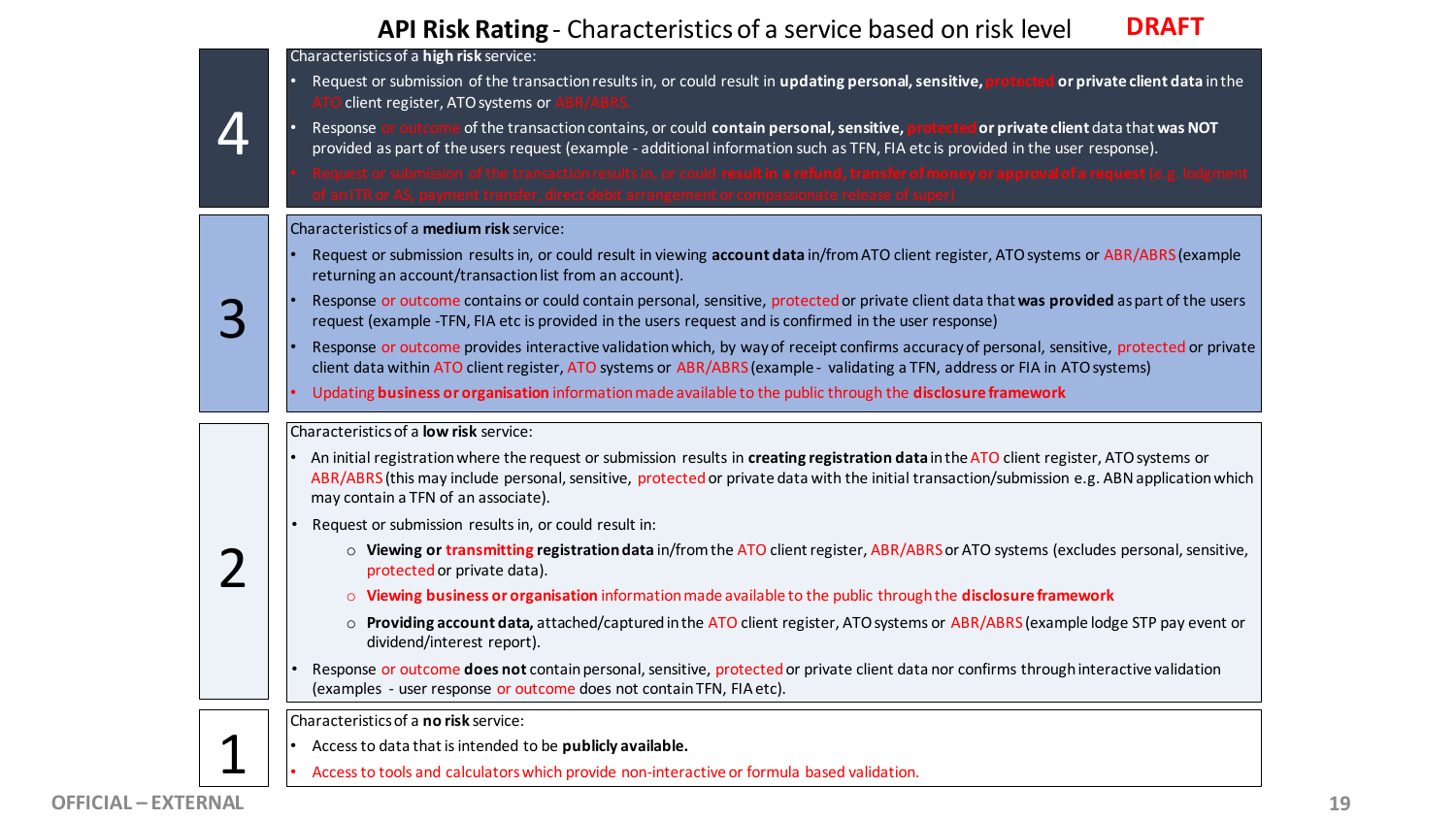# **Other Business**

Natalie Ross – Assistant Commissioner, ABRS Pipeline & Design



**Australian Government Australian Taxation Office**